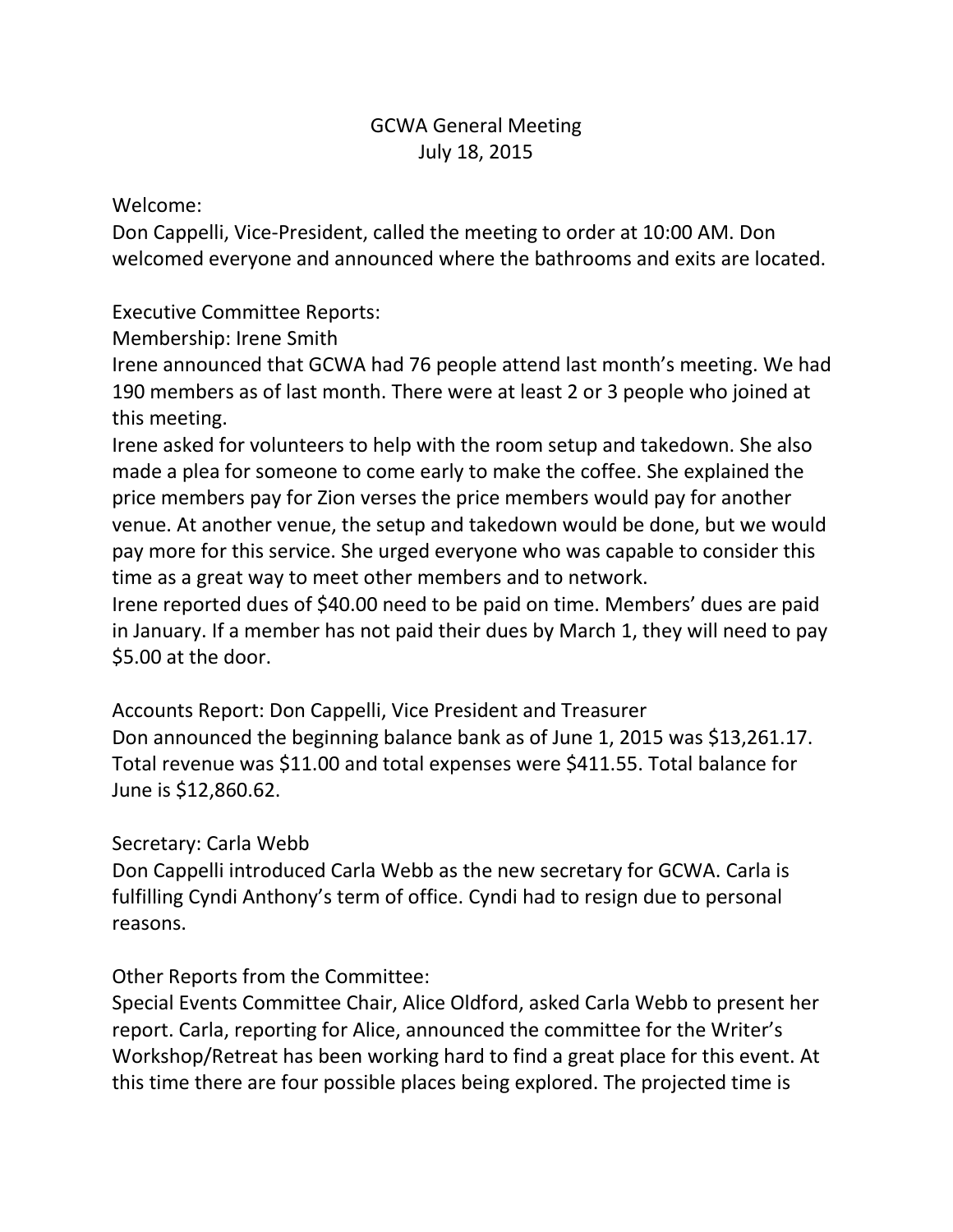September 2016. The workshop would begin on a Friday with networking, workshops, and a sunset cruise Saturday, with a wrap-up on Sunday morning. Projected speakers will be announced later. A flyer will be passed out later with more updated information.

There will be a Social Media Workshop around January/ February 2016. Patti Brassard- Jefferson and Julie Ward will develop and present this workshop. Alice also asked that the members be aware that publication of stories and poems from the winners of GCWA Writer's Contest, in the FT. Myers, Southwest, Magazine is up to Andrew Elias, the publisher. We are given free space for the publication of some of the winners, but due to space, he cannot put all of them in the magazine. We are very grateful for the space we get free of charge.

A Few Words from:

Carmine Lombardo: Carmine gave a brief talk about the art of writing. He called writing an endless journey where destiny can take us anywhere. He considers GCWA writing community a family where we help each other.

He talked about the "5 R's in Writing."

1. Read- Read your writing aloud. Have friends, family listen as you read it. Then revise.

2. React- Is your writing logical, is there a main idea, etc.

3. (Missing this one. If you have this, please email me and I will put it in.)

4. Reflect—Cut out words that are not needed. Invert sentences and check the flow of your writing.

5. Refine-Read aloud again, is your writing clear?

Revise, Revise, Revise. This will take time, but it is worth it.

Irene Smith-

Irene gave a brief talk: "Writers are Weird."

She gave examples of authors who are passionate, obsessive, and just plain strange. Some of the authors she discussed were Steven King, Dr. Seuss, Anne Rice, and James A. Michener. Irene said that some authors are impossible to live with, while others break rules both in society and in their writing. She concluded with "write for yourself."

First Time Visitors and Guests:

Many visitors came forward and introduced themselves to the members.